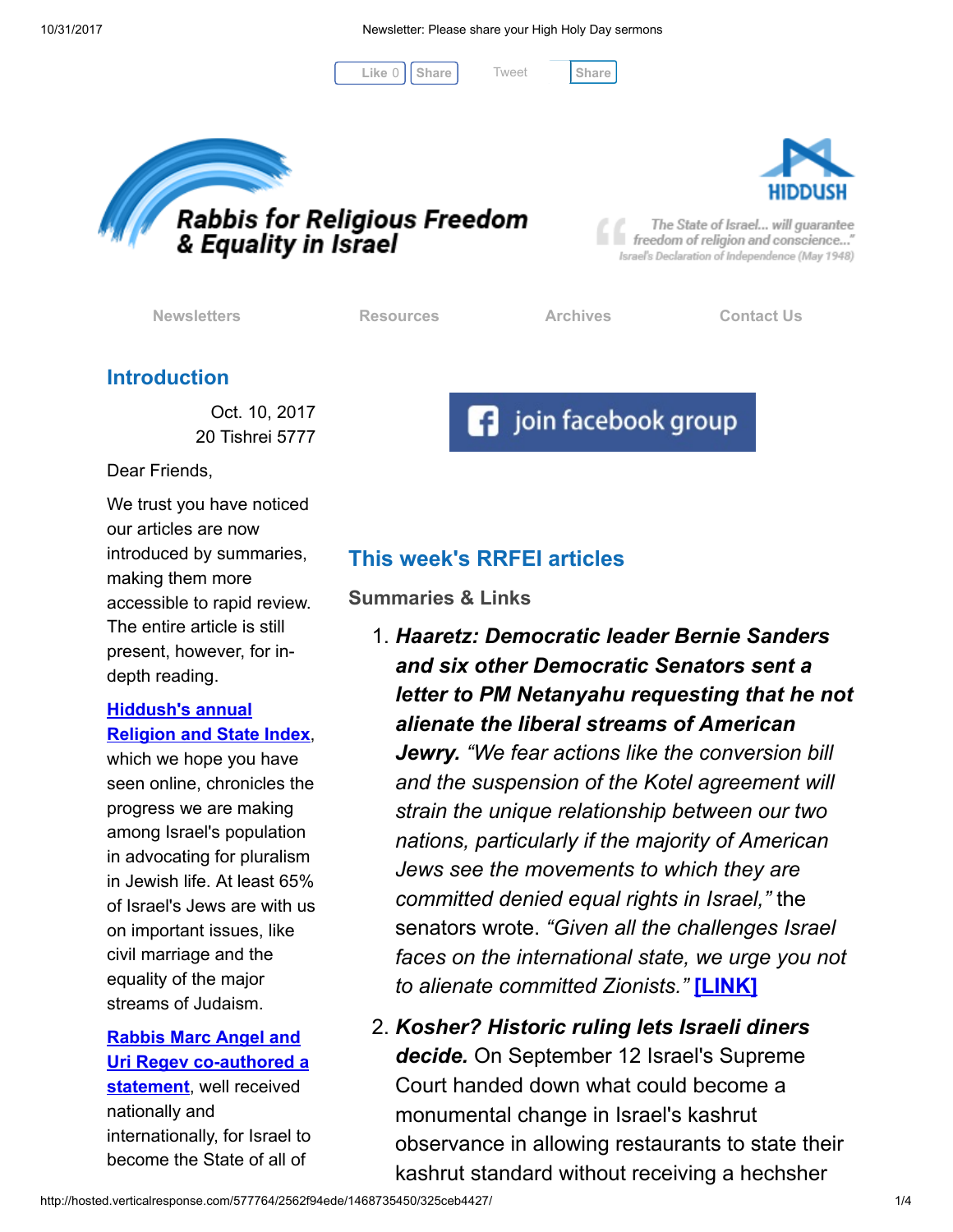the Jewish people, not simply an single sect.

Furthering that goal, Israel's High Court issued a ruling on September 12 stating that restaurants do not have to follow the dictates of the Rabbinate regarding kashrut. They may post their kashrut standards, and allow people to make their own decisions regarding whether they choose to eat in the restaurant. Clearly this is a step supported by the majority of Israelis to dismantle the choke hold on the entire food delivery system, and particularly the eating establishments, given the Chief Rabbinate by Israel's government. In addition, women may be employed as mashgichot, bringing more gender equality to the system.

We would love to see your High Holy Day sermons regarding Israel. Send them to: organizers@RRFEI.org

We look forward to hearing from you at: organizers@rrfei.org and on our **FB** group.

Kol tuv,

Mark

Rabbi Mark H. Levin RRFEI Editor

from the Chief Rabbinate. "It's clear to everybody that this ruling spells the end of the rabbinate's monopoly over kashrut," said Aaron Leibowitz, an American-born Modern Orthodox rabbi who founded Hashgacha Pratit, an alternative kashrut certification program. "It's only a matter of time until the kashrut law itself is repealed," he predicted. **[\[LINK\]](http://cts.vresp.com/c/?FreedomofReligionfor/2562f94ede/325ceb4427/c08467f27d)** 

3. Does it matter how many Israelis define themselves as Reform\Conservative? Shmuel Rosner published an article last week stating that the number of Reform and Conservative Jews in Israel is no where near 6% to 12%, and is closer to under one percent. Rosner allowed an excellent rebuttal two days later, and we believe the thinking reflects the importance of liberal Jewish movements and sentiments among the majority of Israel's Jewish population. The article states that even though the movements may not reflect a large membership, the thinking inherent in liberal Judaism represents the Jewish thinking of a majority of Israel's population, the future of the State. This very worthwhile article by the leader of Panim, Michal Berman, speaks of the intrinsic and profound structural religious issues in Israel compared to the U.S.. She states: "I feel it's important to point out that the great partnership between the Reform and Conservative communities in the United States and Israel represents far more than 6-12% of Israeli society. Furthermore, it even represents the majority of Israelis who desire fully equal and

democratic lives, without yielding to outside influences coming from coalition agreements and a twisted status quo. Those agreements were formed under the pressure of time and the reluctance of politicians to make changes, once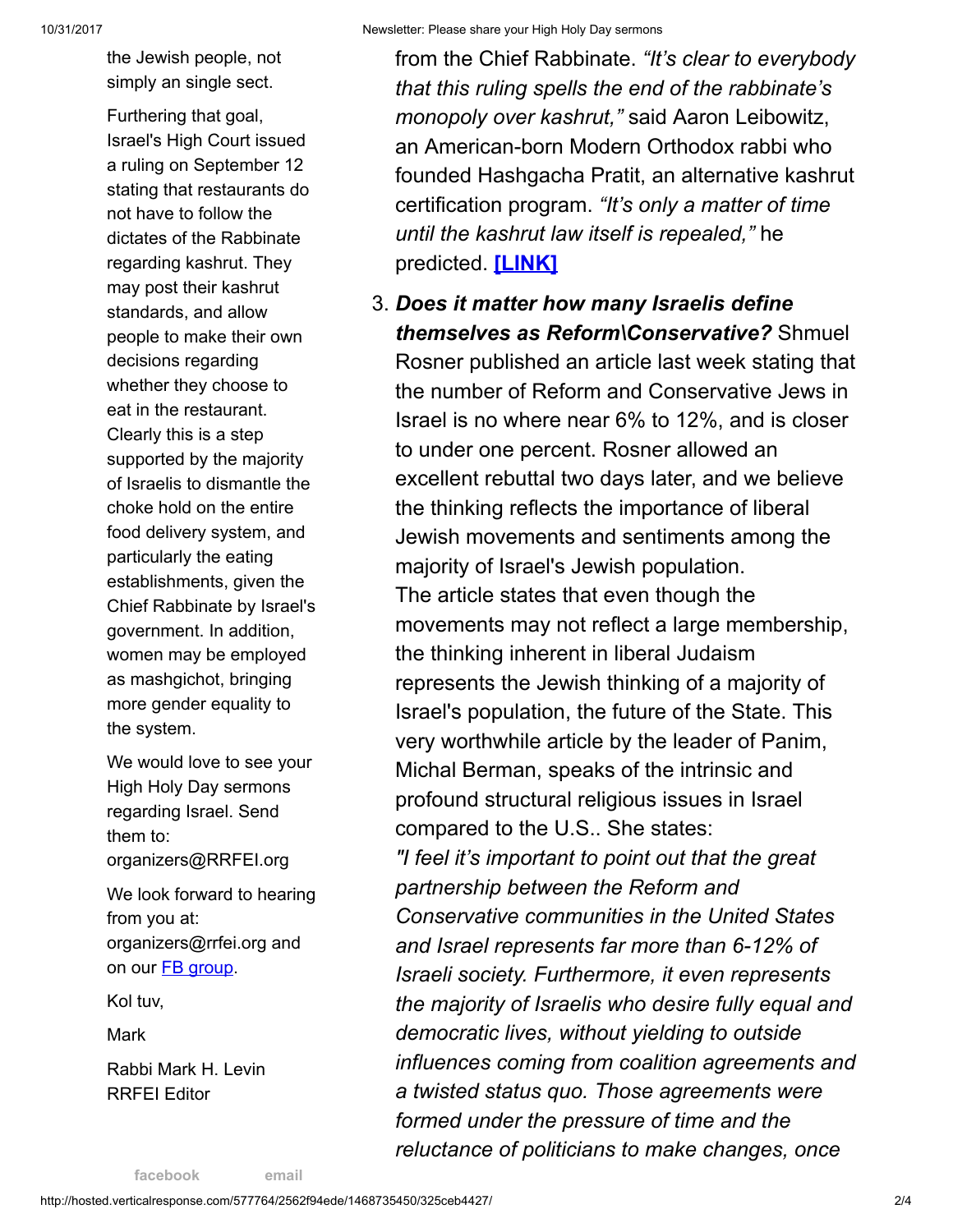Contact us

email: [organizers@rrfei.org](mailto:organizers@rrfei.org) Phone (US): [646-334-5636](http://cts.vresp.com/c/?FreedomofReligionfor/2562f94ede/325ceb4427/77156aad01) Phone (Isr): [054-779-1179](http://cts.vresp.com/c/?FreedomofReligionfor/2562f94ede/325ceb4427/142edf28e7)

Not yet a member?

[Please register here »](http://cts.vresp.com/c/?FreedomofReligionfor/2562f94ede/325ceb4427/f65bf057b3)

### 10/31/2017 Newsletter: Please share your High Holy Day sermons

and for all, for the good of the entire public, not just a minority." [\[LINK\]](http://cts.vresp.com/c/?FreedomofReligionfor/2562f94ede/325ceb4427/ad09859d76)

4. From the JTA: Mayim Bialik, Michael Douglas join Jewish leaders' call for religious freedom in Israel Rabbis Marc Angel and Uri Regev has issued a statement, signed by many of the major leaders of North American Jewry, for a pluralistic and democratic Israel respecting all forms of Jewish life. Please sign and have your community members sign as well. [\[LINK\]](http://cts.vresp.com/c/?FreedomofReligionfor/2562f94ede/325ceb4427/8421674f6d)

### **Resources**

- [Vision of Hiddush and Rabbis for Religious Freedom](http://cts.vresp.com/c/?FreedomofReligionfor/2562f94ede/325ceb4427/2dbb05cb66)
- [Hiddush resources](http://cts.vresp.com/c/?FreedomofReligionfor/2562f94ede/325ceb4427/0124ca55de)
- [Courts religious & secular](http://cts.vresp.com/c/?FreedomofReligionfor/2562f94ede/325ceb4427/3824845223)
- **[Conversion](http://cts.vresp.com/c/?FreedomofReligionfor/2562f94ede/325ceb4427/ccc585d1fa)**
- [Death & burial ancient & now](http://cts.vresp.com/c/?FreedomofReligionfor/2562f94ede/325ceb4427/1f8c1f4129)
- [Diaspora-Israel](http://cts.vresp.com/c/?FreedomofReligionfor/2562f94ede/325ceb4427/a9383046ea)
- [Diversity & inclusivity among Jews](http://cts.vresp.com/c/?FreedomofReligionfor/2562f94ede/325ceb4427/5e9017f0bd)
- [Diversity & inclusivity in relations with non-Jews](http://cts.vresp.com/c/?FreedomofReligionfor/2562f94ede/325ceb4427/d0ea221ebb)
- [Economic opportunity](http://cts.vresp.com/c/?FreedomofReligionfor/2562f94ede/325ceb4427/d40afa3abd)
- **[Education](http://cts.vresp.com/c/?FreedomofReligionfor/2562f94ede/325ceb4427/fe85729948)**
- [Gender](http://cts.vresp.com/c/?FreedomofReligionfor/2562f94ede/325ceb4427/8524c3c1e4)
- **[Kashrut](http://cts.vresp.com/c/?FreedomofReligionfor/2562f94ede/325ceb4427/1e1ef8df22)**
- [Marriage & divorce](http://cts.vresp.com/c/?FreedomofReligionfor/2562f94ede/325ceb4427/fc6a0c31fa)
- [Mikvaot](http://cts.vresp.com/c/?FreedomofReligionfor/2562f94ede/325ceb4427/811b5c0720)
- [Shabbat transportation for poor & inform](http://cts.vresp.com/c/?FreedomofReligionfor/2562f94ede/325ceb4427/90791ca0a7)
- [Western Wall](http://cts.vresp.com/c/?FreedomofReligionfor/2562f94ede/325ceb4427/95b3dd5ee8)
- **[Women](http://cts.vresp.com/c/?FreedomofReligionfor/2562f94ede/325ceb4427/773d37ebd9)**

Rabbis for Religious Freedom and Equality in Israel represents a broad spectrum of Jewish belief and practice, and champions the values of religious freedom and equality fundamental to World Jewry, in partnership with Hiddush for the realization of these principles in Israel and the Diaspora.

Rabbis for Religious Freedom and Equality in Israel

Website: [WWW.RRFEI.ORG](http://cts.vresp.com/c/?FreedomofReligionfor/2562f94ede/325ceb4427/fb2091ee5c) | Email: [organizers@rrfei.org](mailto:organizers@rrfei.org) | Tel. [US] [646-334-5636](http://cts.vresp.com/c/?FreedomofReligionfor/2562f94ede/325ceb4427/61b9ba8361); [Israel] [054-779-1179](http://cts.vresp.com/c/?FreedomofReligionfor/2562f94ede/325ceb4427/fdaef4644c)